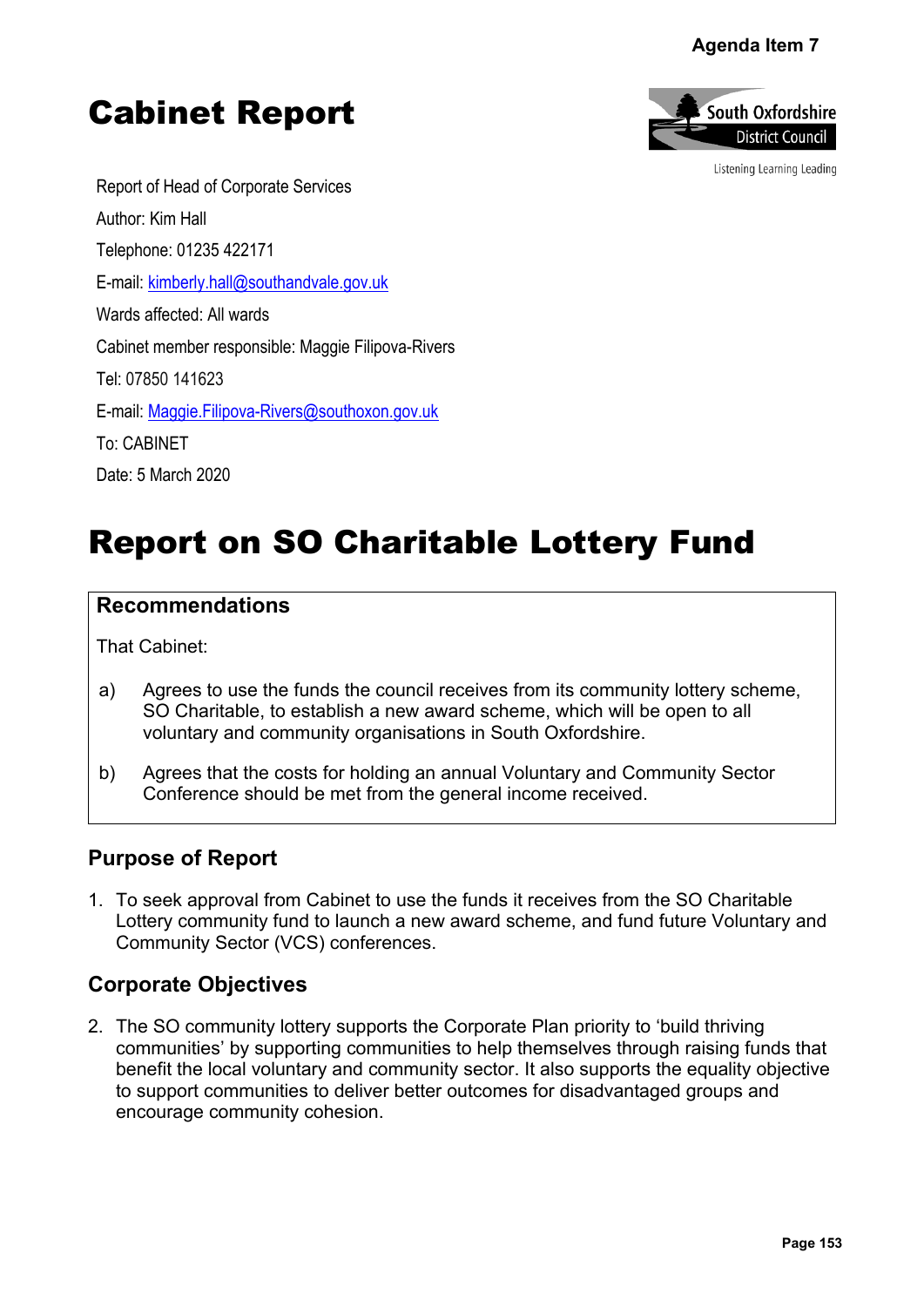# **Background**

- 3. Cabinet approved the business case for the lottery scheme on 5 October 2017 and an external lottery manager with experience of running local authority schemes was appointed. At the time no decisions were taken on how the income to the council's central fund would be allocated. This reflected the need to establish how much income the scheme would be likely to generate and the sustainability of it. Agenda Item 7<br>
ber 2017 and an<br>
emes was<br>
the council's<br>
bow much income<br>
We have since<br>
and to consider<br>
ral fund in the<br>
rdshire to<br>
for running costs.<br>
e council and a<br>
good causes in<br>
rated £296m for<br>
struggling to<br>
ar
- 4. SO Charitable Lottery was launched to the public on 26 March 2018. We have since carried out a review of the scheme to see how successful it has been and to consider the various options for developing the scheme and allocating the central fund in the future.
- 5. The lottery is a tool for voluntary and community groups in South Oxfordshire to generate an income stream. It aims to:
	- Generate unrestricted funds for local good causes to help pay for running costs.
	- Deliver local winners, leading to positive public relations for the council and a feel-good factor for South Oxfordshire residents.
	- Minimise the costs and remove administrative barriers for local good causes in South Oxfordshire to benefit from *'society lotteries'* which generated £296m for UK charities in 2018.
	- Maximise the support that the council can give to local groups struggling to raise funds and reduce dependency on grants.

## **How the lottery works**

- 6. In summary, the SO Charitable Lottery:
	- Is a non-commercial society lottery, benefiting the local voluntary and community sector, and registered with the Gambling Commission.
	- Is an online lottery <https://www.socharitable.co.uk/> where players can take part by purchasing £1 tickets in a weekly draw.
	- Takes payments via Direct Debit, rolling monthly card payment, or block ticket purchase with a single payment for three, six or twelve months.
	- Invites local good causes to register online, and once passed the eligibility checks, groups are encouraged to promote the scheme to their members.
	- Players can win three free tickets or cash prizes of £25, £250, £1,000, and a top prize of £25,000.
- 7. SO Charitable Lottery gives 60 per cent of the revenue generated to support the community and voluntary sector in South Oxfordshire (in comparison, 28 per cent of National Lottery funds are given to good causes). 20 per cent is allocated to the prize fund, 17 per cent to Gatherwell Ltd, and 3 per cent VAT.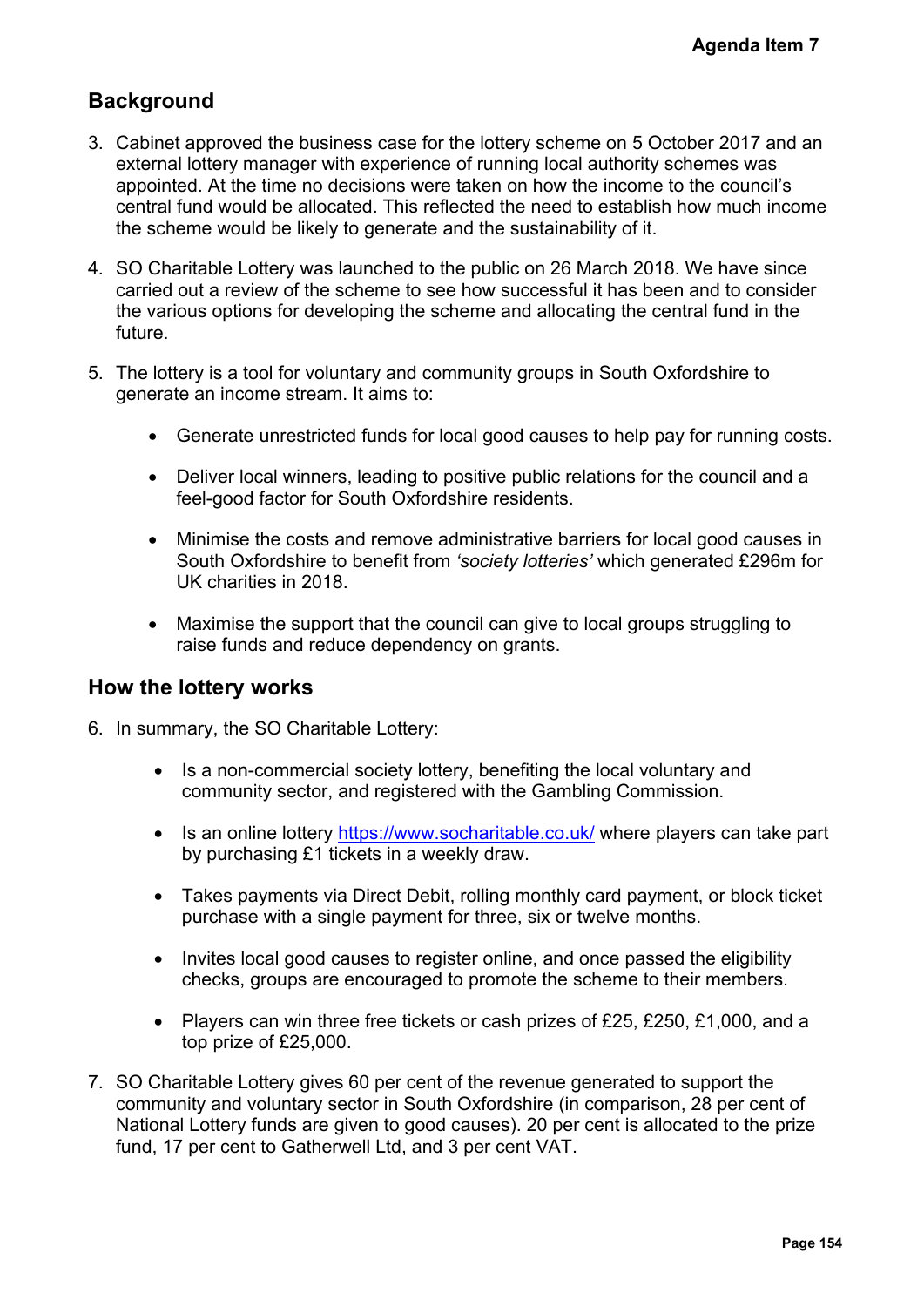- 8. From each £1 entry, the 60 per cent good cause contribution comprises 50p, which is distributed directly to the player's nominated organisation and 10p which is put into the SO Charitable Fund.
- 9. Each lottery player identifies a specific charity to support from the list of registered organisations. Alternatively, they can choose to support the SO Charitable Community Fund, which is a central pot where proceeds in the last financial year have been used to support the voluntary sector in South Oxfordshire, for example through the provision of the Voluntary and Community Sector forum. Ongoing costs to run the lottery are also met from this fund, covering the gambling licence, membership of the Lotteries Council and marketing activities. Agenda Item 7<br>
es 50p, which is<br>
ch is put into the<br>
of registered<br>
able Community<br>
ave been used<br>
ugh the provision<br>
le lottery are also<br>
Lotteries Council<br>
pporters using a<br>
itable Lottery<br>
19 is 70, from a<br>
clubs, villa
- 10.Good causes are responsible for promoting the lottery to their own supporters using a range of marketing materials, available to download from the SO Charitable Lottery website.

## **Performance to date**

11.The total number of causes signed up to the lottery at 8 November 2019 is 70, from a wide range of organisations including animal charities, schools, sports clubs, village halls, playgroups, day centres and more. There are 11 registered causes currently with no players. The number of players in the most recent draw was 420, purchasing an average of 1.88 tickets per week.

| 80 weekly draws            | <b>SO Community Fund</b> | <b>Causes</b> | Total      |
|----------------------------|--------------------------|---------------|------------|
| <b>Tickets bought</b>      | 12,537                   | 57,831        | 70,368     |
| <b>Players</b>             | 170                      | 630           | 789        |
| <b>Winners</b>             |                          |               | 1407       |
| <b>Total cause revenue</b> | £13,305.70               | £28,915.10    | £42,220.80 |

12.Statistics from 28 April 2018 – 8 November 2019

- 13.As at 8 November, the total number of winners includes 139 who have won a cash prize. Total value of cash prizes to date is £8,825.
- 14.After an initial push to launch the scheme, the lottery's growth has been organic, and while the total revenue generated has exceeded £40,000, including the contribution to the central fund, we are still to achieve our potential. Those organisations which have continued to promote the lottery to their members have benefited much more than others who have made little progress since registering with the scheme. The top two most active organisations within the SO Charitable Lottery have received to date £1,832 and £1,533.50 respectively.
- 15.Feedback has been gathered from existing registered good causes and we've received a range of different comments depending on how long they have been running the lottery, the organisation's capacity to promote the scheme and the willingness of their supporters to get involved. Specific comments suggest that the lottery is "…easy to use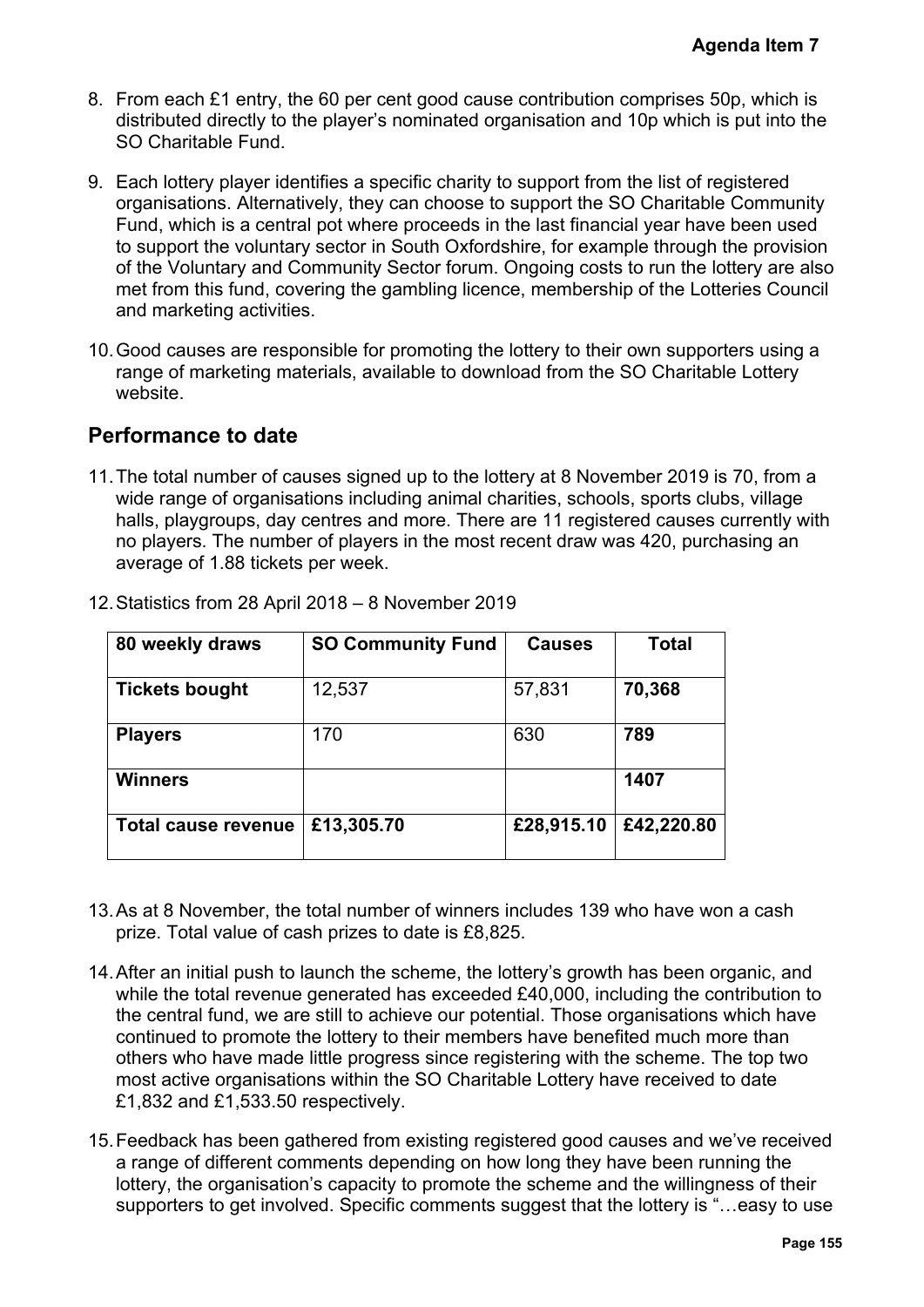and promote and has become one of our 'always-on' campaigns", and "the money received has gone towards the general running of the charity to be able to continue to provide much-needed resources".

- 16.Weaknesses of the scheme that have been identified by good cause members refer to the level of promotional support they have received to raise the SO lottery's profile, and the perceived difficulty for some older members of the community to buy tickets online.
- 17.Comparisons with other council lotteries that have been running for under two years are favourable, but what they do highlight is that we could be doing much more to proactively market the SO Charitable Lottery having now reached a plateau in the growth of this council's lottery.

## **Plans to develop the scheme**

- 18.We have been operating the SO Charitable Lottery for 20 months. Having reached a plateau in growth, our priority is to increase the number of good causes registering with the lottery and the income potential of all member organisations. We also wish to maximise the impact of the lottery for the wider voluntary and community sector in South Oxfordshire. Agenda Item 7<br>
"the money<br>
e to continue to<br>
nembers refer to<br>
tery's profile, and<br>
der two years<br>
uch trive wears<br>
uch more to<br>
ateau in the<br>
ing reached a<br>
streaghed a<br>
streaghed a<br>
streaghed a<br>
streaghed in the streaghe
- 19.To ensure the lottery continues to grow, generating sustainable income for South Oxfordshire's voluntary and community sector, a marketing plan will include:
	- Regular communications through social media and potential social media advertising.
	- Face-to-face promotion by the council through VCS networks and council run events
	- General promotion of prize winners and good cause beneficiaries, with ad hoc incentives for players and bolt-on (extra) prizes funded by Gatherwell
	- A promotions toolkit from the council, sent to all registered good causes to support self-promotion, including links to templates for posters and flyers on the Gatherwell website
	- Specific campaign around second year anniversary in Spring 2020
- 20.Gatherwell is also working to enhance the SO Charitable website, making it easier to navigate for good causes and players, as well as developing plans to improve the support they give to all council lotteries.
- 21.Raising awareness of the lottery and creating a buzz around the scheme amongst residents will be key to securing its growth.
- 22.The SO Community Fund has been growing steadily, receiving regular contributions from the 71 weekly players paying directly to the fund, as well as the additional 10p received from each £1 ticket purchased.
- 23.A review of other local authority lotteries found that the majority of central funds are allocated through a grant scheme which is open to all VCS organisations in the community. A small minority are only open to good causes already registered with their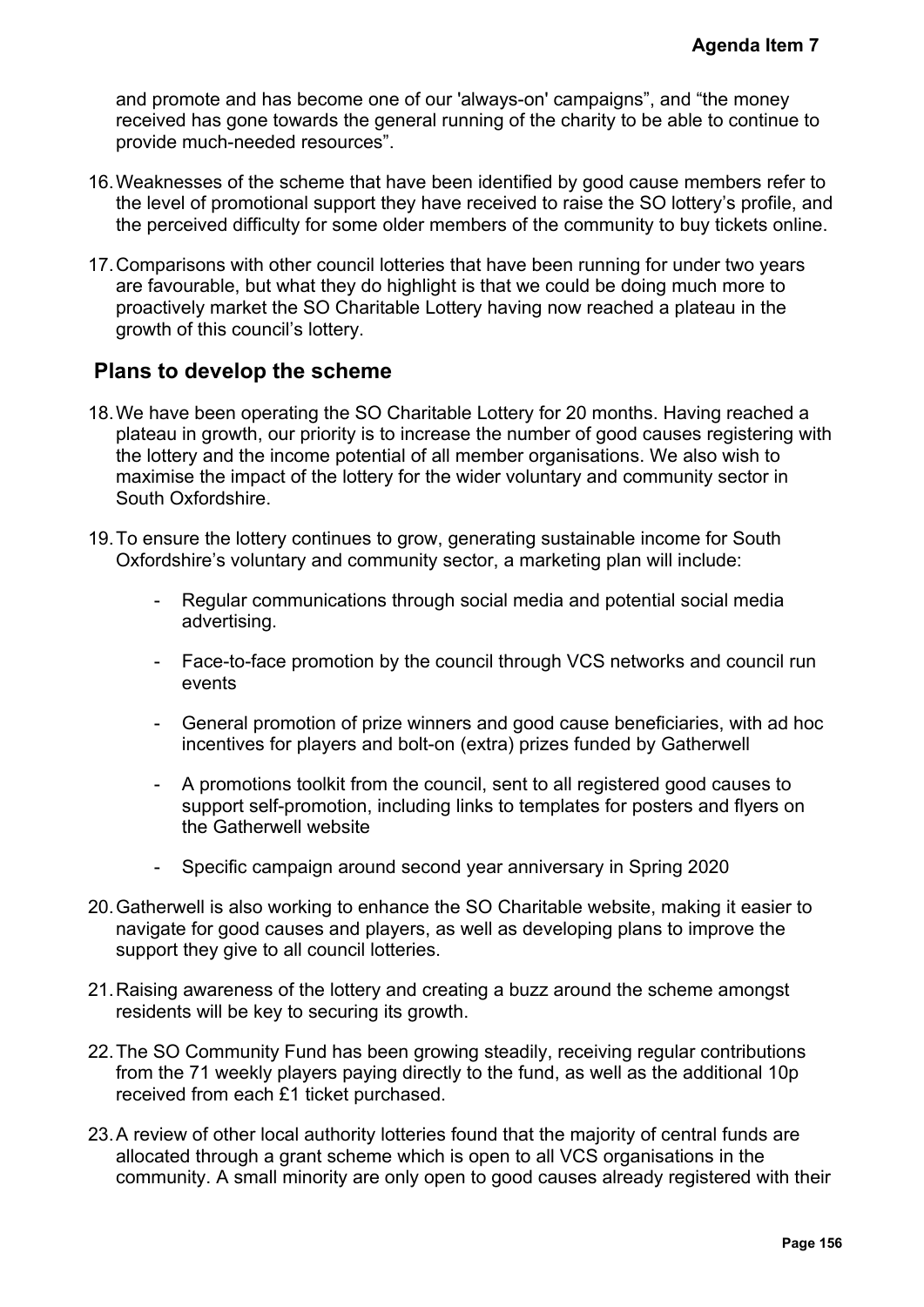lottery scheme and one authority shares the fund amongst their existing good causes as an annual payment.

- 24.There are a number of different options for spending the community fund:
	- **A. Establish an award available to all SO voluntary and community organisations in South Oxfordshire.**
- 25.A competitive process open to all VCS organisations in South Oxfordshire, that will encourage public involvement/engagement by asking residents to select their favourite project from a shortlist. It would also generate more ticket sales for the lottery and encourage more good causes to sign up through increased awareness. The projects would have to align with the council's corporate priorities such as energy saving and/or improving health and wellbeing to be eligible for the scheme.
- 26.The scheme would be managed through our existing grant systems and could launch this year with a minimum size pot of £10,000.
- 27.Officers recommend this option, as it would have the biggest impact in the community by funding a project outright and in terms of raising the profile of the scheme. Existing lottery good causes may have concerns about the awards being open to all VSC organisations, however we could offer them additional points when shortlisting projects.

#### **B. Split amongst the good causes signed up to the fund according to the number of tickets sold.**

- 28.This would encourage more good causes to sign up and incentivise existing causes to sell more tickets.
- 29.Based on a pot of £10,000, each organisation would receive a proportion equivalent to the number of tickets they have in the weekly draw. For example, the organisation which has sold the most tickets (44 tickets per week, out of a possible 674) would get a 6.53 per cent share of £10,000 (£653). The second highest would receive £564 for 5.64 per cent of total sales, and so on.
- 30.We would have to manage the communications of this approach carefully with existing good causes, as some may perceive this as being unfair to smaller organisations with fewer supporters, or not sufficiently recognising those organisations who have contributed more than others. This option would also offer very little benefit to causes who have less than 15 tickets in the weekly draw (receiving £15-£190). This option is therefore not recommended as the funds would be spread too thinly to have any real impact and would not create enough interest/excitement in the scheme within the community. Agenda Item 7<br>
ng good causes<br>
Ind:<br>
ty<br>
thire, that will<br>
ect their favourite<br>
lottery and<br>
s. The projects<br>
gy saving and/or<br>
nd could launch<br>
the community<br>
thene. Existing<br>
to all VSC<br>
orlisting projects.<br>
ng to the<br>
d

#### **C. Split equally amongst the good causes signed up the to the fund.**

- 31.As above but award each good cause regardless of how many players they have (excluding those on zero). Based on a pot of £10,000, this would give each organisation £170.
- 32.This option would not recognise those organisations that work hard to promote the lottery and would have very little impact in the community and is therefore not recommended.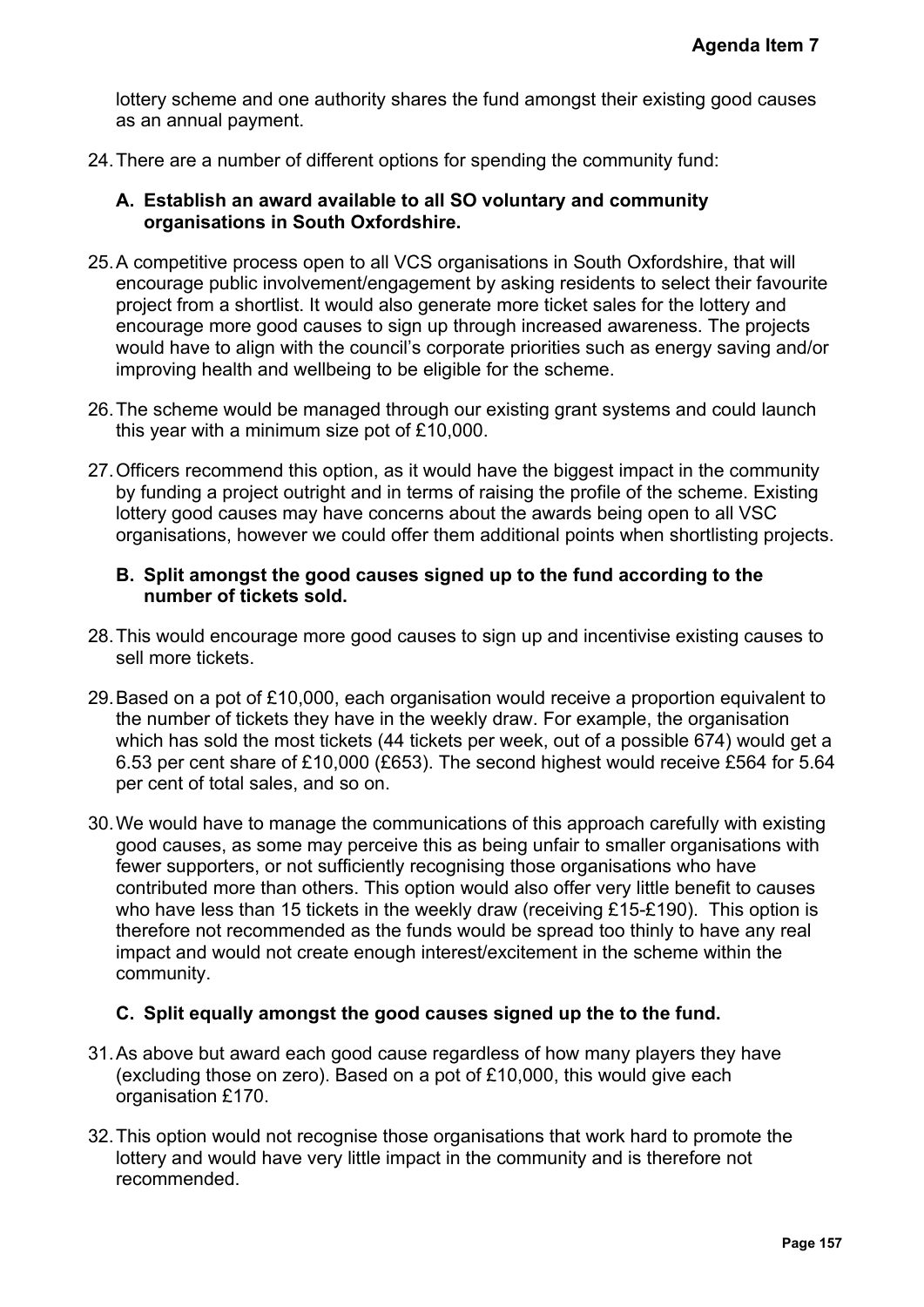## **Financial Implications**

- 33.There are no additional costs associated with establishing an annual award available to all SO voluntary and community organisations in South Oxfordshire. The lottery pays for itself, with income from ticket sales paying for the gambling licences, related fees and marketing. It would also cover the costs of future VCS conferences.
- 34.Officers recommend opening the award scheme when the pot has reached £10,000 in order to justify the required resources to manage the communications and administration of the grant application and award process.
- 35.Additional income will be generated over the year from reclaiming the VAT on our payments to Gatherwell. The value of this will fluctuate from month to month, depending on the number of players in the lottery however we will be able to claim back £2,100 for the period May 2018 – September 2019.

## **Risks**

The following risks of adopting a SO Community Fund award have been identified:

- 36.The size of the Community Fund available to distribute each year will vary according to the performance of the lottery. This means the number of new players signing up each month must outweigh the players who stop their contributions. The fund will have £10,000 to cover the first round of awards in 2020. This can be changed each year according to the available funding after costs have been deducted, but we recommend this does not fall below £8,000. Agenda Item 7<br>ward available to<br>he lottery pays<br>s, related fees<br>s.<br>ched £10,000 in<br>and<br>VAT on our<br>month,<br>able to claim<br>month,<br>able to claim<br>dentified:<br>vary according to<br>signing up each<br>of will have<br>ed each year<br>were recomm
- 37.There is a risk around asking the public to have a final say in which project wins the award if that project or organisation subsequently develops problems. However, organisations would have to pass robust eligibility criteria to make it on to the shortlist.

## **Legal implications**

- 38.Before inviting applications for projects, we would need to develop a policy and robust evaluation criteria for the scheme.
- 39.Successful organisations will be asked to sign standard terms and conditions for accepting an award, which include the relevant legislation they would need to comply.
- 40.When applying, applicants must confirm they have their organisation's authority to make the grant application and accept our terms and conditions. They will also need to have all relevant permissions in place such as planning permission, landlord consent etc. Failure to do this will mean the application is not valid and will not proceed further.

## **Other implications**

41.We have considered our public sector equality duties under the Equality Act 2010 and an award scheme will not negatively impact on those protected by the Act. We would actively encourage applications from organisations who represent minority or vulnerable groups.